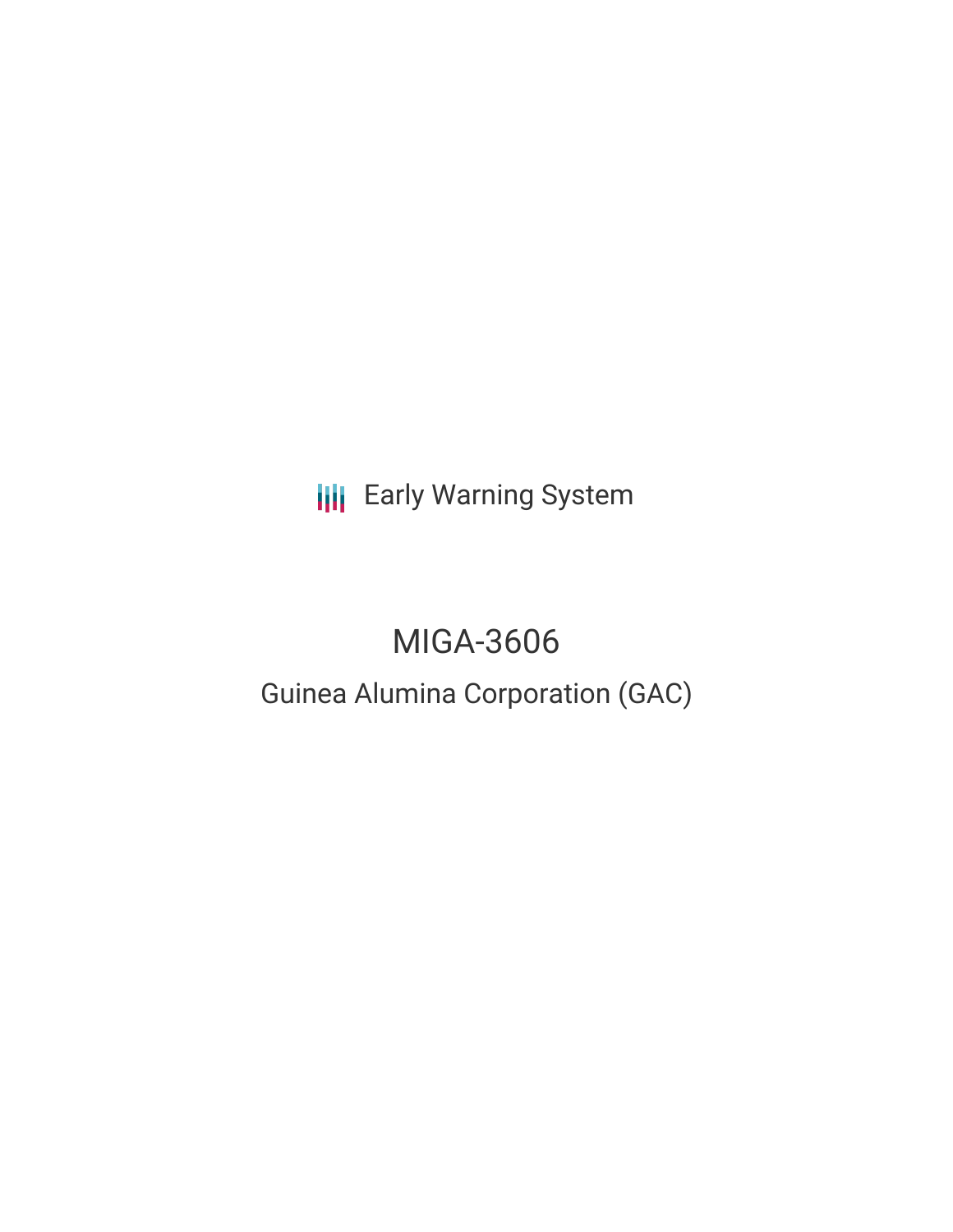

# **Quick Facts**

| <b>Countries</b>               | Guinea                                          |
|--------------------------------|-------------------------------------------------|
| <b>Financial Institutions</b>  | Multilateral Investment Guarantee Agency (MIGA) |
| <b>Status</b>                  | Proposed                                        |
| <b>Bank Risk Rating</b>        | A                                               |
| <b>Voting Date</b>             | 2017-12-14                                      |
| <b>Borrower</b>                | ING Bank, N.V.                                  |
| <b>Sectors</b>                 | Mining                                          |
| <b>Investment Type(s)</b>      | Guarantee                                       |
| <b>Investment Amount (USD)</b> | \$267.00 million                                |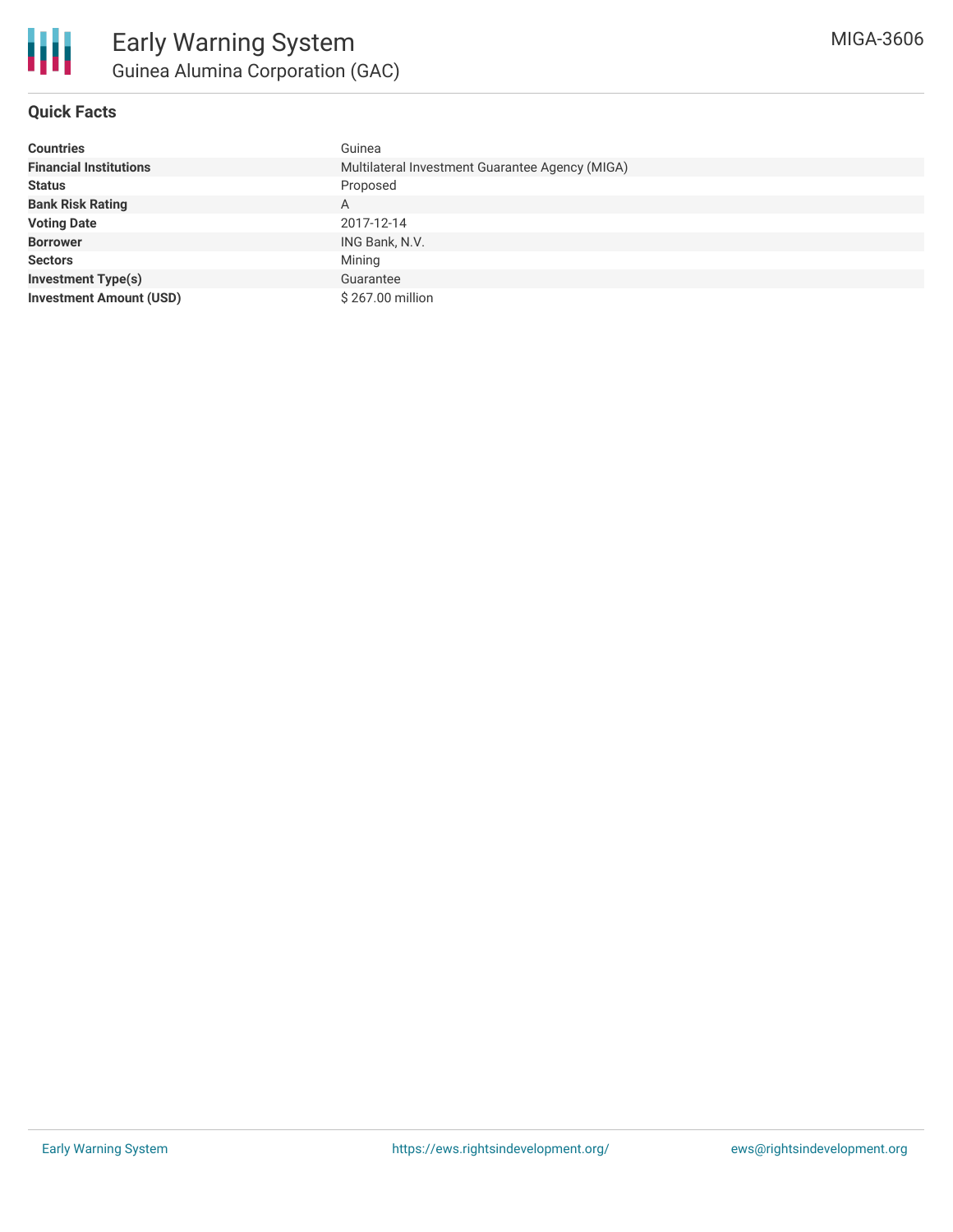

## **Project Description**

This summary covers an application made by ING Bank (Germany) acting as PRI Agent for a group of commercial lenders to cover the commercial debt provided to Guinea Alumina Corporation (GAC or the Project) in the Republic of Guinea. MIGA coverage has been sought for up to US\$267 million (including principal and interest) against the risks of Transfer Restriction, Expropriation, War and Civil Disturbance, and Breach of Contract for a tenor of up to 15 years.

The project entails the development of a 12 million tonnes per annum (Mtpa) greenfield bauxite mine with an expected life of mine of 20 years, and associated rail, port and marine infrastructure. The mine site is located in the Boké Prefecture of north western Guinea. approximately 300 km by road north of the national capital of Conakry and approximately 100 km northeast of the port city of Kamsar.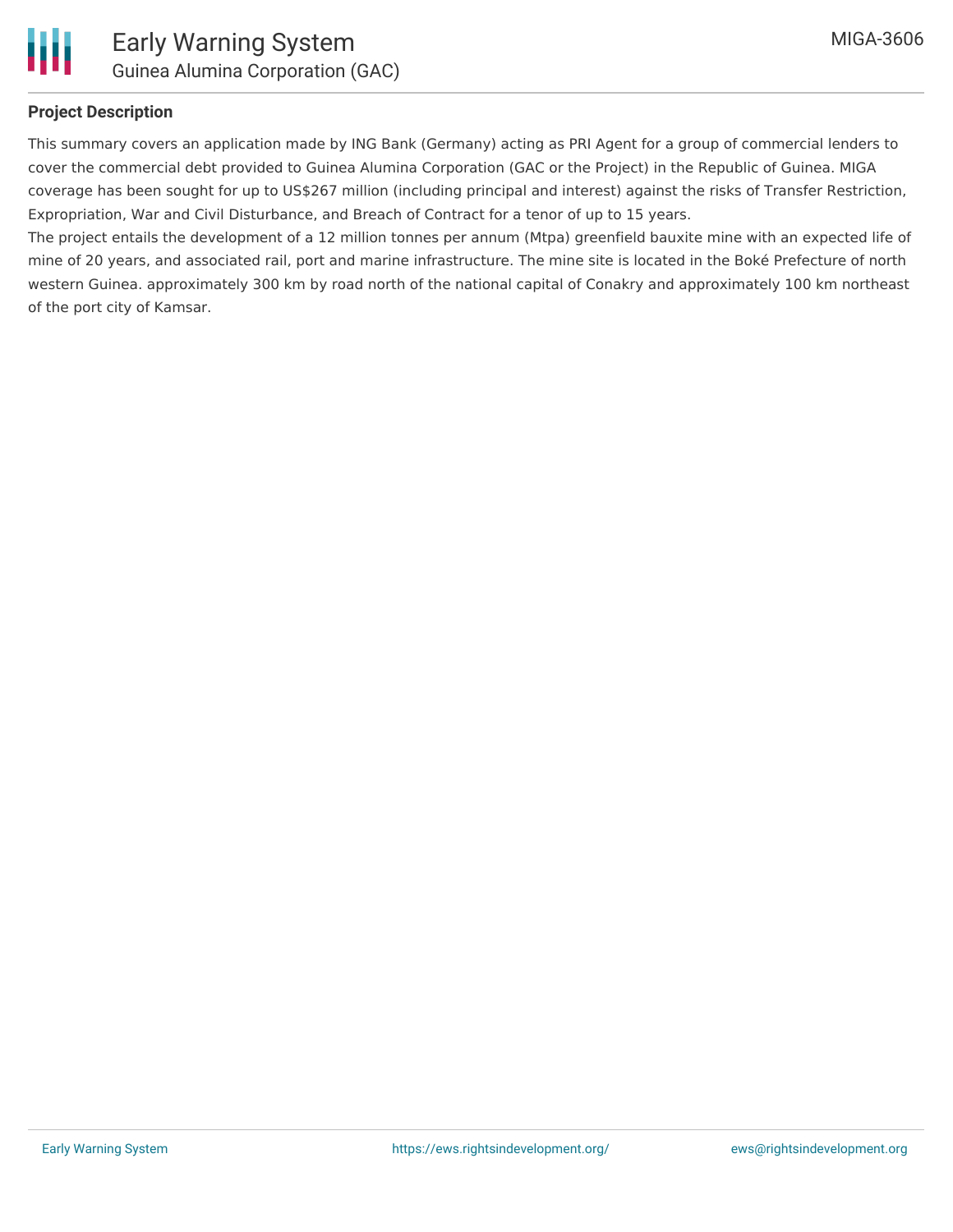#### **Investment Description**

Multilateral Investment Guarantee Agency (MIGA)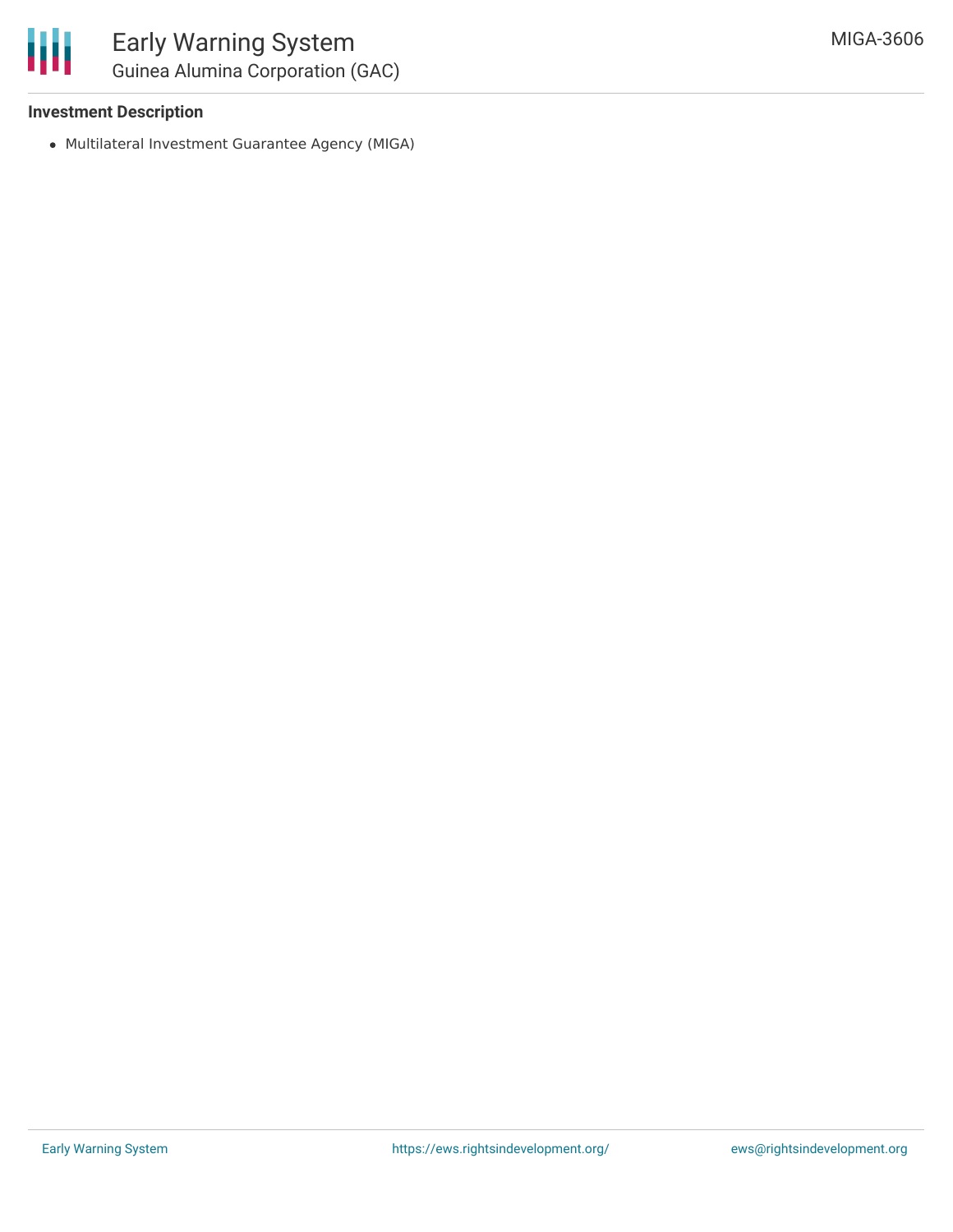

## **Contact Information**

#### ACCOUNTABILITY MECHANISM OF MIGA

The Compliance Advisor Ombudsman (CAO) is the independent complaint mechanism and fact-finding body for people who believe they are likely to be, or have been, adversely affected by an IFC or MIGA- financed project. If you submit a complaint to the CAO, they may assist you in resolving a dispute with the company and/or investigate to assess whether the IFC is following its own policies and procedures for preventing harm to people or the environment. If you want to submit a complaint electronically, you can email the CAO at CAO@worldbankgroup.org. You can learn more about the CAO and how to file a complaint at http://www.cao-ombudsman.org/